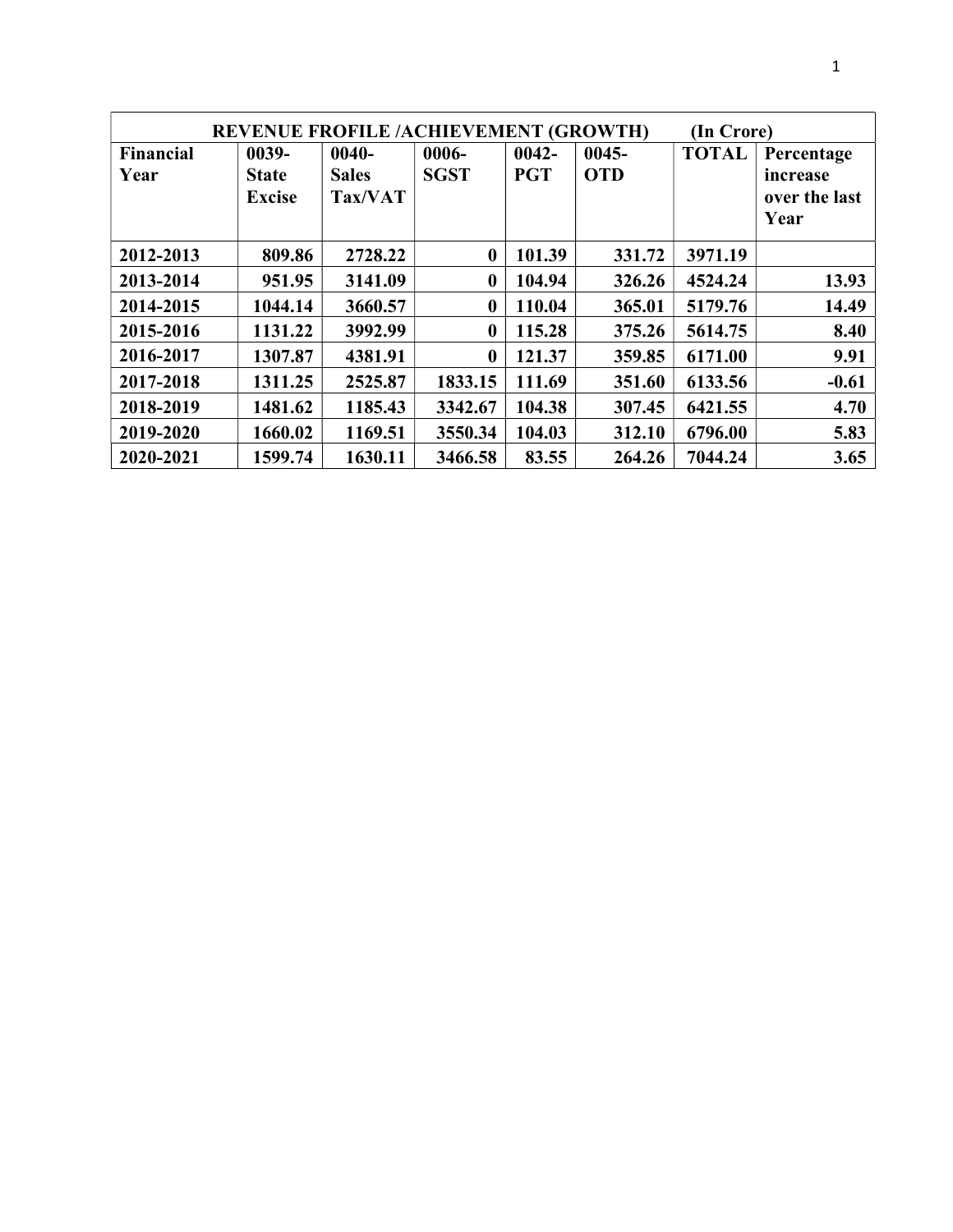| Financial Year wise Revenue Receipts against Target Fixed by the Govt. (Rs. In Crore) |                                       |                                                    |          |         |  |  |  |  |
|---------------------------------------------------------------------------------------|---------------------------------------|----------------------------------------------------|----------|---------|--|--|--|--|
|                                                                                       | 2013-2014                             |                                                    |          |         |  |  |  |  |
| <b>Head of Account</b>                                                                | <b>Target for the</b><br>F.Y. 2013-14 | <b>Revenue Receipts during</b><br>the F.Y. 2013-14 | Diff.    | $%$ Age |  |  |  |  |
| 0039- State. Excise                                                                   | 860.68                                | 951.95                                             | 91.27    | 10.60   |  |  |  |  |
| <b>0040-Sales</b><br>Tax/VAT                                                          | 2951.23                               | 3141.09                                            | 189.86   | 6.43    |  |  |  |  |
| 0042- P.G.T.                                                                          | 106.15                                | 104.94                                             | $-1.21$  | $-1.14$ |  |  |  |  |
| $0045 - 0. T.D.$                                                                      | 341.33                                | 326.26                                             | $-15.07$ | $-4.42$ |  |  |  |  |
| <b>Total</b>                                                                          | 4259.39                               | 4524.24                                            | 264.85   | 6.22    |  |  |  |  |

## State Taxation and Excise Department of H.P.

| Financial Year wise Revenue Receipts against Target Fixed by the Govt. (Rs. In Crore) |                                       |                                                    |          |         |  |
|---------------------------------------------------------------------------------------|---------------------------------------|----------------------------------------------------|----------|---------|--|
|                                                                                       |                                       | 2014-2015                                          |          |         |  |
| <b>Head of Account</b>                                                                | <b>Target for the</b><br>F.Y. 2014-15 | <b>Revenue Receipts during</b><br>the F.Y. 2014-15 | Diff.    | $%$ Age |  |
| 0039- State. Excise                                                                   | 1045.89                               | 1044.14                                            | $-1.75$  | $-0.17$ |  |
| <b>0040-Sales</b><br>Tax/VAT                                                          | 3470.01                               | 3660.57                                            | 190.56   | 5.49    |  |
| 0042- P.G.T.                                                                          | 120.89                                | 110.04                                             | $-10.85$ | $-8.98$ |  |
| $0045 - O.T.D.$                                                                       | 361.29                                | 365.01                                             | 3.72     | 1.03    |  |
| <b>Total</b>                                                                          | 4998.08                               | 5179.76                                            | 181.68   | 3.63    |  |

| Financial Year wise Revenue Receipts against Target Fixed by the Govt. (Rs. In Crore) |                                       |                                                    |          |         |  |  |  |
|---------------------------------------------------------------------------------------|---------------------------------------|----------------------------------------------------|----------|---------|--|--|--|
| 2015-2016                                                                             |                                       |                                                    |          |         |  |  |  |
| <b>Head of Account</b>                                                                | <b>Target for the</b><br>F.Y. 2015-16 | <b>Revenue Receipts during</b><br>the F.Y. 2015-16 | Diff.    | $%$ Age |  |  |  |
| 0039- State. Excise                                                                   | 1137.72                               | 1131.22                                            | $-6.50$  | $-0.57$ |  |  |  |
| <b>0040-Sales</b><br>Tax/VAT                                                          | 3937.01                               | 3992.99                                            | 55.98    | 1.42    |  |  |  |
| 0042- P.G.T.                                                                          | 127.26                                | 115.28                                             | $-11.98$ | $-9.41$ |  |  |  |
| $0045 - 0. T.D.$                                                                      | 372.13                                | 375.26                                             | 3.13     | 0.84    |  |  |  |
| <b>Total</b>                                                                          | 5574.12                               | 5614.75                                            | 40.63    | 0.73    |  |  |  |

h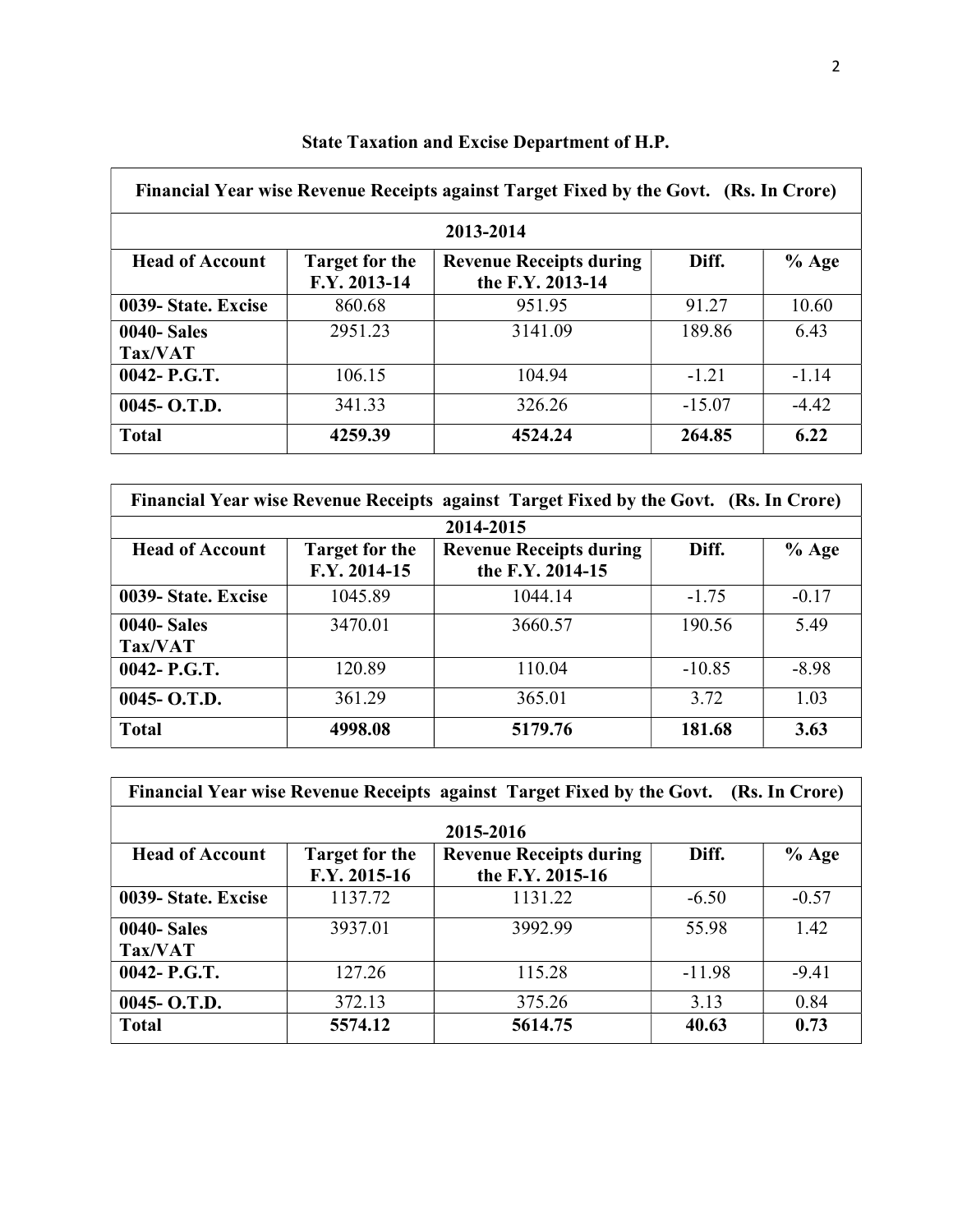| Financial Year wise Revenue Receipts against Target Fixed by the Govt. (Rs. In Crore) |                                       |                                                    |           |         |  |  |  |
|---------------------------------------------------------------------------------------|---------------------------------------|----------------------------------------------------|-----------|---------|--|--|--|
| 2016-2017                                                                             |                                       |                                                    |           |         |  |  |  |
| <b>Head of Account</b>                                                                | <b>Target for the</b><br>F.Y. 2016-17 | <b>Revenue Receipts during</b><br>the F.Y. 2016-17 | Diff.     | $%$ Age |  |  |  |
| 0039- State. Excise                                                                   | 1351.49                               | 1307.87                                            | $-43.62$  | $-3.23$ |  |  |  |
| <b>0040-Sales</b><br>Tax/VAT                                                          | 4504.78                               | 4381.91                                            | $-122.87$ | $-2.73$ |  |  |  |
| 0042- P.G.T.                                                                          | 133.27                                | 121.37                                             | $-11.90$  | $-8.93$ |  |  |  |
| 0045- O.T.D.                                                                          | 375.36                                | 359.85                                             | $-15.51$  | $-4.13$ |  |  |  |
| <b>Total</b>                                                                          | 6364.90                               | 6171.00                                            | $-193.9$  | $-3.05$ |  |  |  |

| Financial Year wise Revenue Receipts against Target Fixed by the Govt. (Rs. In Crore) |                                       |                                                    |           |          |  |  |  |  |
|---------------------------------------------------------------------------------------|---------------------------------------|----------------------------------------------------|-----------|----------|--|--|--|--|
|                                                                                       | 2017-2018                             |                                                    |           |          |  |  |  |  |
| <b>Head of Account</b>                                                                | <b>Target for the</b><br>F.Y. 2017-18 | <b>Revenue Receipts during</b><br>the F.Y. 2017-18 | Diff.     | $%$ Age  |  |  |  |  |
| 0039- State. Excise                                                                   | 1273.00                               | 1311.25                                            | 38.25     | 3.00     |  |  |  |  |
| <b>0040-Sales</b>                                                                     | 2658.37                               | 2525.87                                            | $-132.5$  | $-4.98$  |  |  |  |  |
| Tax/VAT                                                                               |                                       |                                                    |           |          |  |  |  |  |
| 0006-SGST                                                                             | 2065.00                               | 1833.15                                            | $-231.85$ | $-11.23$ |  |  |  |  |
| $0042 - P.G.T.$                                                                       | 127.36                                | 111.69                                             | $-15.67$  | $-12.30$ |  |  |  |  |
| $0045 - O.T.D.$                                                                       | 364.79                                | 351.60                                             | $-13.19$  | $-3.62$  |  |  |  |  |
| <b>Total</b>                                                                          | 6488.52                               | 6133.56                                            | $-354.96$ | $-5.47$  |  |  |  |  |

 $\Gamma$ 

| Financial Year wise Revenue Receipts against Target Fixed by the Govt.<br>(Rs. In |                       |                                |          |          |
|-----------------------------------------------------------------------------------|-----------------------|--------------------------------|----------|----------|
|                                                                                   |                       | Crore)                         |          |          |
|                                                                                   |                       | 2018-2019                      |          |          |
| <b>Head of Account</b>                                                            | <b>Target for the</b> | <b>Revenue Receipts during</b> | Diff.    | $%$ Age  |
|                                                                                   | F.Y. 2018-19          | the F.Y. 2018-19               |          |          |
| 0039- State. Excise                                                               | 1425.76               | 1481.62                        | 55.86    | 3.92     |
| <b>0040-Sales</b>                                                                 | 1276.06               | 1185.43                        | $-90.63$ | $-7.10$  |
| Tax/VAT                                                                           |                       |                                |          |          |
| 0006-SGST                                                                         | 2682.34               | 3342.67                        | 660.33   | 24.62    |
| $0042 - P.G.T.$                                                                   | 125.28                | 104.38                         | $-20.90$ | $-16.68$ |
| $0045 - O.T.D.$                                                                   | 351.19                | 307.45                         | $-43.74$ | $-12.45$ |
| <b>Total</b>                                                                      | 5860.63               | 6421.55                        | 560.92   | 9.57     |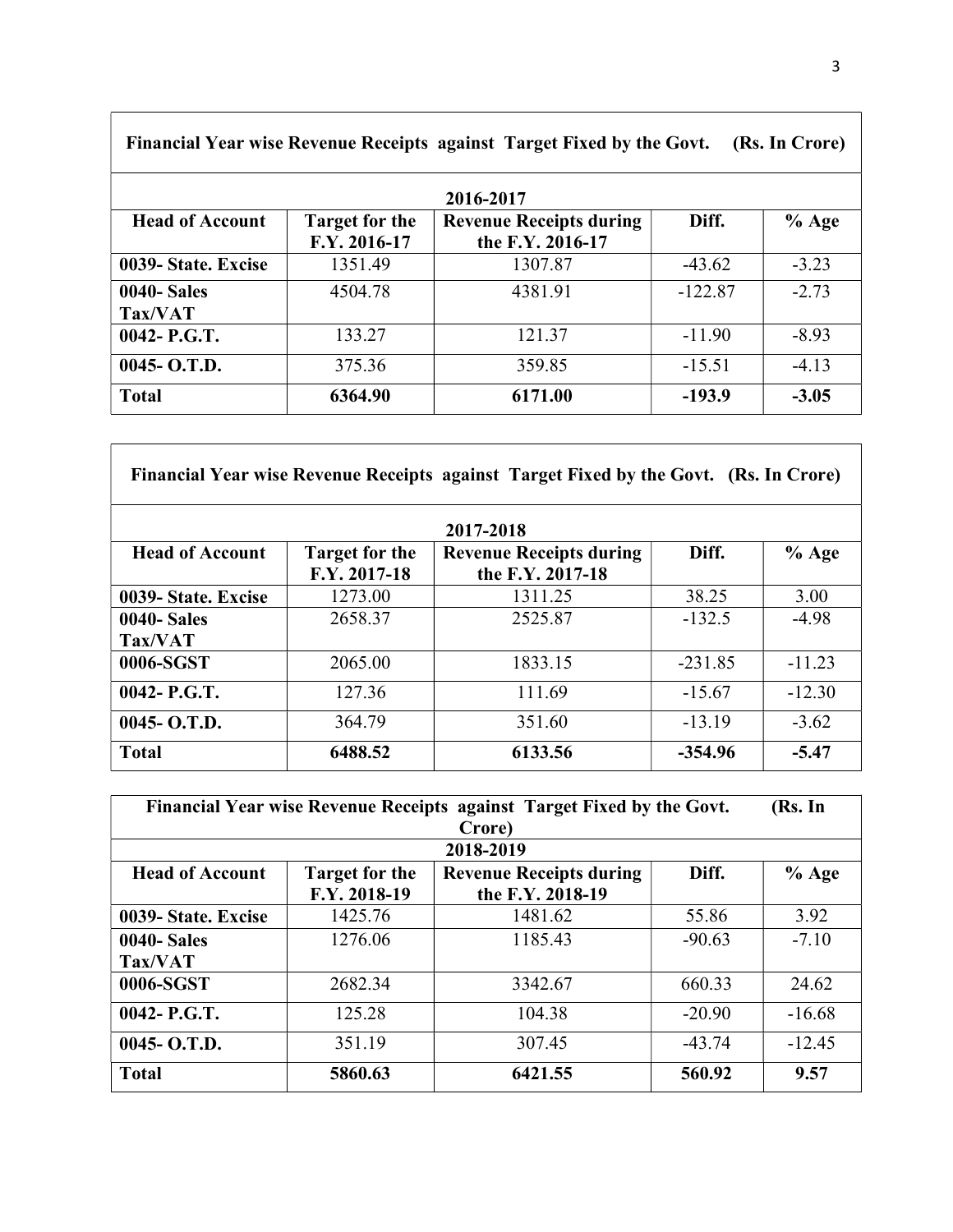| Financial Year wise Revenue Receipts against Target Fixed by the Govt. (Rs. In Crore) |                                       |                                                    |          |          |  |
|---------------------------------------------------------------------------------------|---------------------------------------|----------------------------------------------------|----------|----------|--|
|                                                                                       |                                       | 2019-20                                            |          |          |  |
| <b>Head of Account</b>                                                                | <b>Target for the</b><br>F.Y. 2019-20 | <b>Revenue Receipts during</b><br>the F.Y. 2019-20 | Diff.    | $%$ Age  |  |
| 0039- State. Excise                                                                   | 1625.37                               | 1660.02                                            | 34.65    | 2.13     |  |
| <b>0040-Sales</b><br>Tax/VAT                                                          | 1217.31                               | 1169.51                                            | $-47.80$ | $-3.93$  |  |
| 0006-SGST                                                                             | 3541.63                               | 3550.34                                            | 8.71     | 0.25     |  |
| $0042 - P.G.T.$                                                                       | 155.44                                | 104.03                                             | $-51.41$ | $-33.07$ |  |
| $0045 - O.T.D.$                                                                       | 348.87                                | 312.10                                             | $-36.77$ | $-10.54$ |  |
| <b>Total</b>                                                                          | 6888.62                               | 6796.00                                            | $-92.62$ | $-1.34$  |  |

| Financial Year wise Revenue Receipts against Target Fixed by the Govt. (Rs. In Crore) |                                                                   |             |          |         |  |  |  |
|---------------------------------------------------------------------------------------|-------------------------------------------------------------------|-------------|----------|---------|--|--|--|
|                                                                                       |                                                                   | 2020-21     |          |         |  |  |  |
| <b>Head of Account</b>                                                                | <b>Revenue Receipts the</b><br>Diff.<br>Target for the<br>$%$ Age |             |          |         |  |  |  |
|                                                                                       | F.Y. 2020-21                                                      | F.Y.2020-21 |          |         |  |  |  |
| 0039- State. Excise                                                                   | 1624.26                                                           | 1599.74     | $-24.52$ | $-1.51$ |  |  |  |
| <b>0040-Sales</b>                                                                     | 1467.38                                                           | 1630.11     | 162.73   | 11.09   |  |  |  |
| Tax/VAT                                                                               |                                                                   |             |          |         |  |  |  |
| 0006-SGST                                                                             | 3451.39                                                           | 3466.58     | 15.19    | 0.44    |  |  |  |
| 0042- P.G.T.                                                                          | 80.34                                                             | 83.55       | 3.21     | 4.00    |  |  |  |
| $0045 - 0. T.D.$                                                                      | 262.77                                                            | 264.26      | 1.49     | 0.57    |  |  |  |
| <b>Total</b>                                                                          | 6886.14                                                           | 7044.24     | 158.10   | 2.30    |  |  |  |